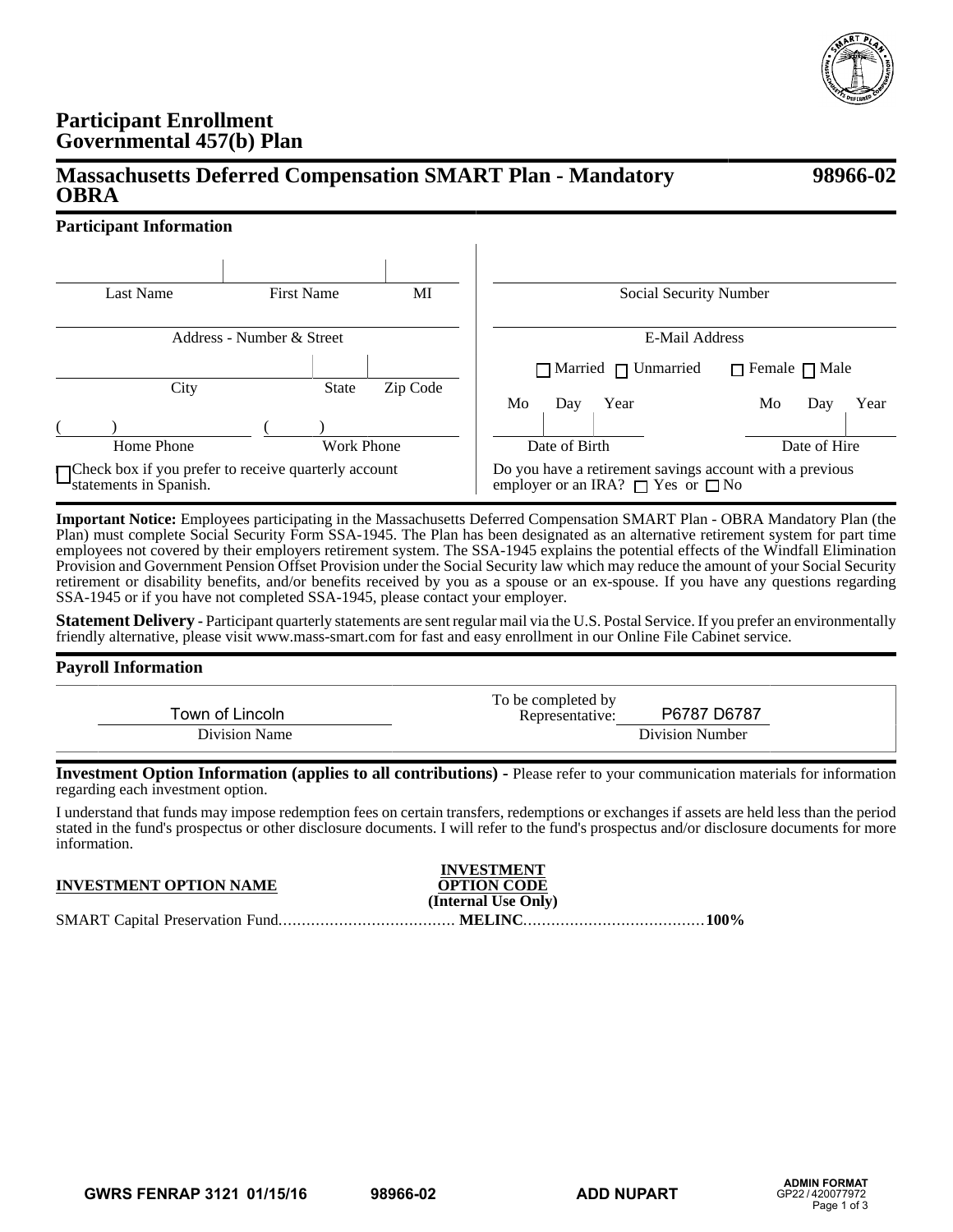|                |                           |      |                                    | 98966-02 |
|----------------|---------------------------|------|------------------------------------|----------|
| . .ast<br>Name | $- \cdot$<br>Name<br>Firs | M.I. | social<br>Security<br>Number<br>эc | vumbei   |

### **Plan Beneficiary Designation**

This designation is effective upon execution and delivery to Service Provider at the address below. I have the right to change the beneficiary. If any information is missing, additional information may be required prior to recording my beneficiary designation. If my primary and contingent beneficiaries predecease me or I fail to designate beneficiaries, amounts will be paid pursuant to the terms of the Plan Document or applicable law.

**You may only designate one primary and one contingent beneficiary on this form. However, the number of primary or contingent beneficiaries you name is not limited. If you wish to designate more than one primary and/or contingent beneficiary, do not complete the section below. Instead, complete and forward the Beneficiary Designation form.**

| <b>Primary Beneficiary</b>    |                        |                                    |              |               |
|-------------------------------|------------------------|------------------------------------|--------------|---------------|
| 100.00%                       |                        |                                    |              |               |
| % of Account Balance          | Social Security Number | Primary Beneficiary Name           | Relationship | Date of Birth |
|                               |                        |                                    |              |               |
| Phone Number (Optional)       |                        |                                    |              |               |
| <b>Contingent Beneficiary</b> |                        |                                    |              |               |
| 100.00%                       |                        |                                    |              |               |
| % of Account Balance          | Social Security Number | <b>Contingent Beneficiary Name</b> | Relationship | Date of Birth |
|                               |                        |                                    |              |               |
| Phone Number (Optional)       |                        |                                    |              |               |

### **Participation Agreement**

**Withdrawal Restrictions -** I understand that the Internal Revenue Code (the "Code") and/or my employer's Plan Document may impose restrictions on transfers and/or distributions. I understand that I must contact the Plan Administrator/Trustee to determine when and/or under what circumstances I am eligible to receive distributions or make transfers.

**Compliance With Plan Document and/or the Code -** Participation in this Plan is mandatory. A deduction will be taken from your wages and invested on your behalf based on your employer's Plan Document. I agree that my employer or Plan Administrator/Trustee may take any action that may be necessary to ensure that my participation in the Plan is in compliance with any applicable requirement of the Plan Document and/or the Code. I understand that the maximum annual limit on contributions is determined under the Plan Document and/or the Code. I understand that it is my responsibility to monitor my total annual contributions to ensure that I do not exceed the amount permitted. If I exceed the contribution limit, I assume sole liability for any tax, penalty, or costs that may be incurred.

**Incomplete Forms -** I understand that in the event my Participant Enrollment form is incomplete or is not received by Service Provider at the address below prior to the receipt of any deposits, I specifically consent to Service Provider retaining all monies received and allocating them to the default investment option.

**Account Corrections -** I understand that it is my obligation to review all confirmations and quarterly statements for discrepancies or errors. Corrections will be made only for errors which I communicate within 90 calendar days of the last calendar quarter. After this 90 days, account information shall be deemed accurate and acceptable to me. If I notify Service Provider of an error after this 90 days, the correction will only be processed from the date of notification forward and not on a retroactive basis.